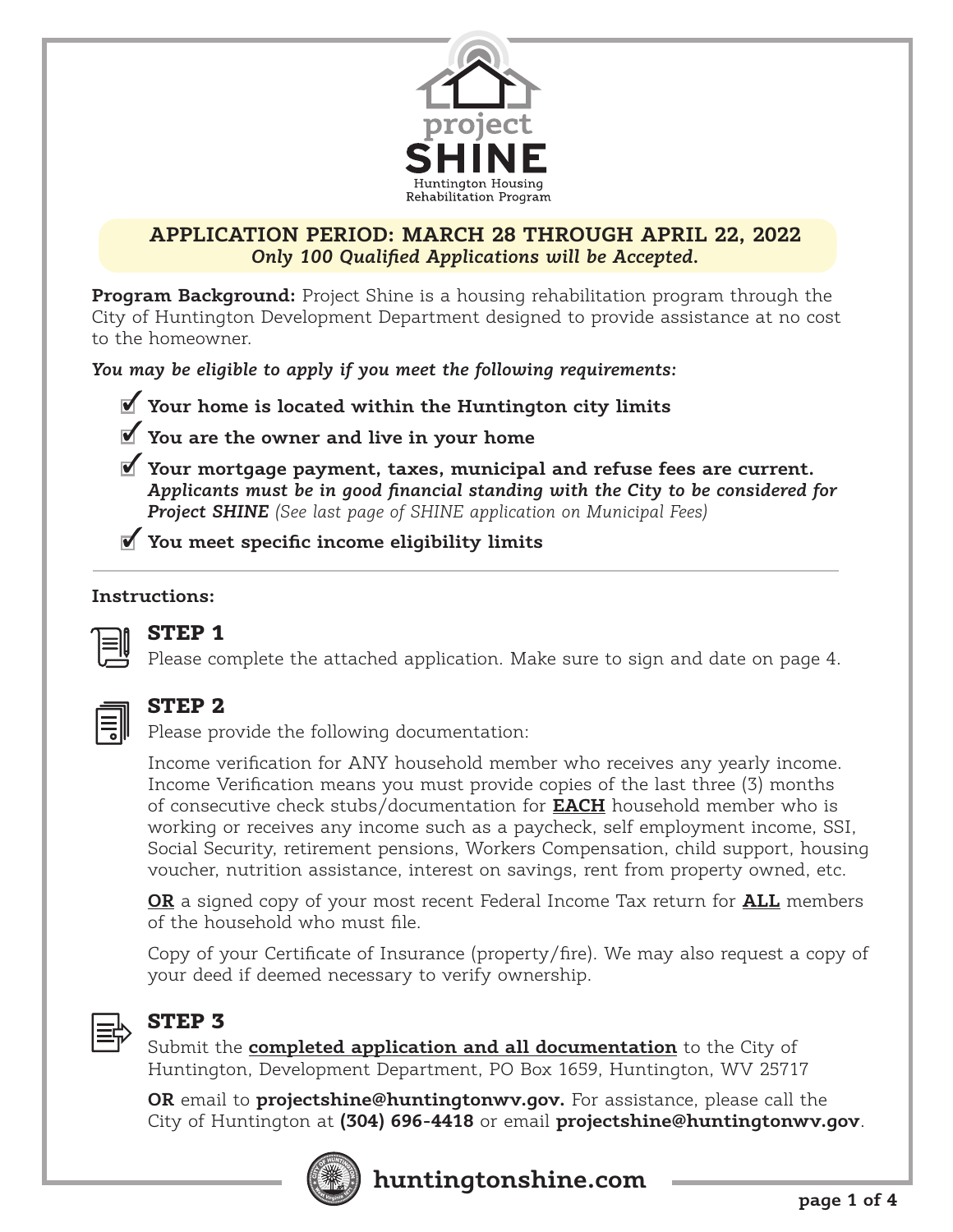

# **GENERAL INFORMATION**

| <b>NAME</b><br>.   = |  | <b>DATE</b> |
|----------------------|--|-------------|
|----------------------|--|-------------|

| ۱Г<br>c<br>١D |  |
|---------------|--|

| <b>ADDRESS</b>                                                                               |                       |              |                |  |  |
|----------------------------------------------------------------------------------------------|-----------------------|--------------|----------------|--|--|
| <b>CITY</b>                                                                                  |                       | <b>STATE</b> | <b>ZIP</b>     |  |  |
| PRIMARY PHONE/CELL PHONE                                                                     | <b>E-MAIL ADDRESS</b> |              |                |  |  |
| Have you received home renovations as part of a City sponsored program? $\Box$ YES $\Box$ NO |                       |              |                |  |  |
| IF YES, PROVIDE DATE AND THE DESCRIPTION OF WORK: ________________                           |                       |              |                |  |  |
|                                                                                              |                       |              |                |  |  |
| Are you willing to let the City share this application with other home repair agencies?      |                       | l YES        | N <sub>O</sub> |  |  |

| <b>INCOME INFORMATION</b>                                                                                                                                                                                              |                                                                      |                |         |                |         |         |         |         |
|------------------------------------------------------------------------------------------------------------------------------------------------------------------------------------------------------------------------|----------------------------------------------------------------------|----------------|---------|----------------|---------|---------|---------|---------|
|                                                                                                                                                                                                                        | 2020-21 HUD INCOME LIMITS HUNTINGTON-ASHLAND, WV-KY-OH HUD METRO FMR |                |         |                |         |         |         |         |
| <b>HOUSEHOLD</b><br><b>SIZE</b>                                                                                                                                                                                        |                                                                      | $\overline{2}$ |         | $\overline{4}$ | 5       | 6       |         | 8       |
| <b>MAXIMUM</b><br><b>HOUSEHOLD</b><br><b>INCOME</b>                                                                                                                                                                    | \$34750                                                              | \$39700        | \$44650 | \$49600        | \$53600 | \$57550 | \$61550 | \$65500 |
| INSTRUCTIONS:<br>Please mark the selection that best describes the number in your family and the income for all family members.<br>NUMBER IN YOUR HOUSEHOLD:<br>3<br>5<br>$\overline{2}$<br>$\vert 8$<br>4<br>-6<br>-1 |                                                                      |                |         |                |         |         |         |         |
| <b>TOTAL HOUSEHOLD INCOME: \$</b><br><b>PER MONTH.</b> (Include all sources of income, including Social Security, SSI, alimony, and other benefits.)                                                                   |                                                                      |                |         |                |         |         |         |         |

# **HOUSEHOLD MEMBERS**

INSTRUCTIONS:

Please list everyone who lives in your home and provide the requested information in each column.

|                | <b>HOUSEHOLD MEMBER NAME</b> | <b>BIRTH</b><br><b>YEAR</b> | <b>GENDER</b>        | PERSON W/<br>A DISABILITY?                | <b>VETERAN?</b> |
|----------------|------------------------------|-----------------------------|----------------------|-------------------------------------------|-----------------|
| $\overline{1}$ |                              |                             | $\Box M \Box F$      | ᄀ<br>Υ<br>$\Box$ N                        | $Y \Box N$      |
| $\overline{2}$ |                              |                             | $\Box M$ $\Box F$    | Υ<br>$\Box$<br>$\Box$ N                   | $Y \prod N$     |
| $3\,$          |                              |                             | $\Box M$ $\Box F$    | Y<br>$\Box$ N<br>$\blacksquare$           | $Y \Box N$      |
| 4              |                              |                             | $\Box M$ $\Box F$    | $\Box$ N<br>$\mathbf{I}$<br>Y             | $Y \Box N$      |
| 5              |                              |                             | $\Box M \Box F$      | Y<br>$\Box N$<br>$\overline{\phantom{0}}$ | $Y \Box N$      |
| 6              |                              |                             | $\Box M \Box F$      | $\Box N$<br>$\overline{\phantom{a}}$<br>Υ | l Y<br>$\Box N$ |
| $\overline{7}$ |                              |                             | $\Box$ M<br>$\Box$ f | ┓<br>$\Box N$<br>Y                        | l Y<br>$\Box N$ |
| 8              |                              |                             | $\Box M \Box F$      | $\Box N$<br>$\sim$<br>Υ                   | Y<br>$\Box$ N   |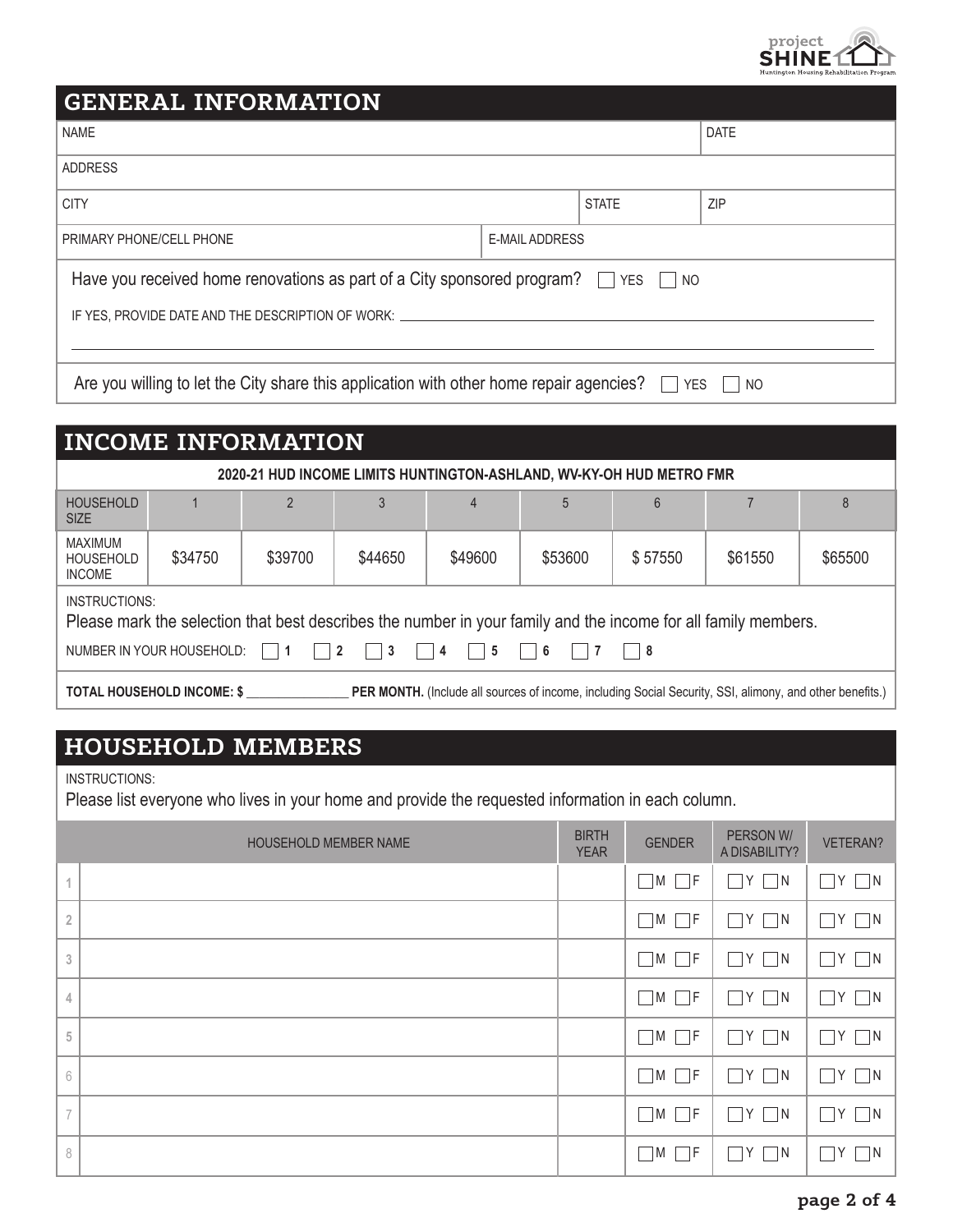

# **EQUAL OPPORTUNITY REPORT FORM**

**The City of Huntington does not and shall not discriminate on the basis of race, color, religion (creed), gender, gender expression, age, national origin (ancestry), disability, marital status, sexual orientation, or military status, in any of its activities or operations.** *The following information is being requested to satisfy equal opportunity in housing.* 

INSTRUCTIONS:

PLEASE MARK CATEGORIES THAT BEST DESCRIBES EACH HOUSEHOLD MEMBER.

| RACIAL CATEGORIES                                              | <b>TOTAL NUMBER OF</b><br><b>RACE RESPONSES</b> | <b>TOTAL NUMBER OF</b><br><b>HISPANIC OR LATINO</b><br><b>RESPONSES</b> |
|----------------------------------------------------------------|-------------------------------------------------|-------------------------------------------------------------------------|
| American Indian or Alaska Native                               |                                                 |                                                                         |
| Asian                                                          |                                                 |                                                                         |
| <b>Black or African American</b>                               |                                                 |                                                                         |
| Native Hawaiian or Other Pacific Islander                      |                                                 |                                                                         |
| White                                                          |                                                 |                                                                         |
| American Indian or Alaska Native and White                     |                                                 |                                                                         |
| <b>Black or African American and White</b>                     |                                                 |                                                                         |
| American Indian or Alaska Native and Black or African American |                                                 |                                                                         |
| Asian and White                                                |                                                 |                                                                         |
| Other multi racial                                             |                                                 |                                                                         |
| Total:                                                         |                                                 |                                                                         |

# **PROPERTY INFORMATION**

INSTRUCTIONS:

| PLEASE PROVIDE INFORMATION ABOUT YOUR PROPERTY BELOW.                                                 |                    |  |                                                         |                     |                  |  |
|-------------------------------------------------------------------------------------------------------|--------------------|--|---------------------------------------------------------|---------------------|------------------|--|
| WHAT YEAR WAS THE HOME BUILT?                                                                         |                    |  | HOW LONG HAVE YOU LIVED IN THIS HOME?                   |                     |                  |  |
| SQUARE FOOTAGE OF HOME                                                                                | NUMBER OF BEDROOMS |  |                                                         | NUMBER OF BATHROOMS | NUMBER OF FLOORS |  |
| Do you own the home? $\Box$ YES $\Box$ NO<br>Do you own the land? $\Box$ YES $\Box$ NO                |                    |  |                                                         |                     |                  |  |
| Do you have homeowner's insurance? $\Box$ YES $\Box$ NO<br>Is there a basement? $\Box$ YES $\Box$ NO  |                    |  |                                                         |                     |                  |  |
| Does your home have electricity? $\Box$ YES $\Box$ NO                                                 |                    |  | Does your home have running water? $\Box$ YES $\Box$ NO |                     |                  |  |
| Has your home recently been damaged by any of the following? $\Box$ FIRE $\Box$ FLOOD<br><b>STORM</b> |                    |  |                                                         |                     |                  |  |
| Could our workers use your restroom, electric and water during work? $\Box$ YES $\Box$ NO             |                    |  |                                                         |                     |                  |  |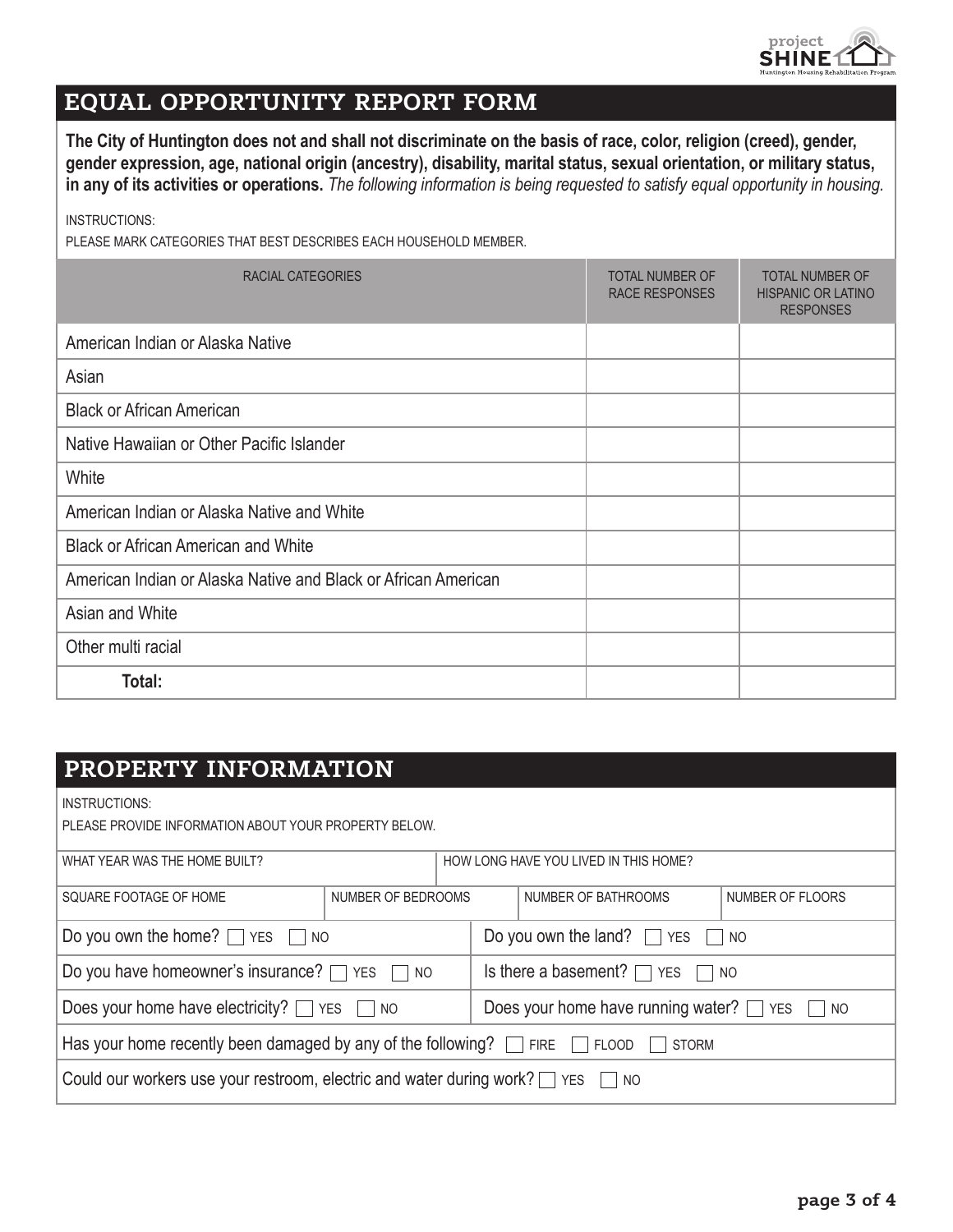

|     | <b>EXTERIOR REPAIRS REQUESTED</b>                                                                                                       |                              |  |  |  |  |  |
|-----|-----------------------------------------------------------------------------------------------------------------------------------------|------------------------------|--|--|--|--|--|
|     | <b>INSTRUCTIONS:</b><br>PLEASE MARK WHICH ITEM(S) IN YOUR HOME ARE IN NEED OF REPAIR? PLEASE BRIEFLY DESCRIBE THE NEED FOR EACH REPAIR. |                              |  |  |  |  |  |
| (X) | <b>EXTERIOR REPAIR TYPE</b>                                                                                                             | <b>DESCRIPTION OF REPAIR</b> |  |  |  |  |  |
|     | Siding / Exterior Walls                                                                                                                 |                              |  |  |  |  |  |
|     | Porches/Floors /Handrails                                                                                                               |                              |  |  |  |  |  |
|     | Weatherization/Window<br>and Door Sealing                                                                                               |                              |  |  |  |  |  |
|     | Roof                                                                                                                                    |                              |  |  |  |  |  |
|     | Windows / Doors                                                                                                                         |                              |  |  |  |  |  |
|     | Eaves (fascia, soffits,<br>gutters, downspouts)                                                                                         |                              |  |  |  |  |  |
|     | Paint/Stain                                                                                                                             |                              |  |  |  |  |  |
|     | <b>Wheelchair Ramp</b>                                                                                                                  |                              |  |  |  |  |  |
|     | <b>Exterior Lighting</b>                                                                                                                |                              |  |  |  |  |  |

# **VERIFICATION**

To the best of my knowledge, I certify that the information in this application is true and correct, and that the home listed is my primary residence. I understand that if selected I may be asked to show documents that verify this information. I also understand that the City is a governmental entity that is only able to assist a small percentage of those who apply and that I may not be selected.

I acknowledge that not all work may be completed by the City as listed on this application. I understand that the workers completing the home repairs for this program are being completed by volunteer labor and/or contractors.

I agree to hold harmless the volunteer labor and/or contractors and the City.

#### APPLICANT'S SIGNATURE **DATE**

**COVID-19 Disclaimer:** The City of Huntington is monitoring the Covid-19 pandemic closely, and reserves the right to modify, reduce or eliminate any portion of the Project SHINE program in order to be compliant with orders of the State of West Virginia issued in response to COVID-19 or if such changes are deemed necessary to protect homeowners, volunteers and/or staff.

**PENALTY FOR FALSE OR FRAUDULENT STATEMENT, U.S.C. TITLE 18, SEC. 1001 PROVIDES:**

**WHOEVER, IN ANY MATTER WITHIN THE JURISDICTION OF ANY DEPARTMENT OR AGENCY OF THE UNITED STATES KNOWINGLY AND WILLFULLY FALSIFIES...OR MAKES ANY FALSE, FICTITIOUS OR FRAUDULENT STATEMENTS OR REPRESENTATIONS, MORE MAKES OR USES ANY FALSE WRITINGS OR DOCUMENT, KNOWING THE SAME TO CONTAIN ANY FALSE, FICTITIOUS FOR FRAUDULENT STATEMENT OR ENTRY SHALL BE FINED MOT MORE THAN \$10,000.00 OR IMPRISONED NOT MORE THAN FIVE (5) YEARS, OR BOTH.**

| <b>FOR OFFICE USE ONLY</b>                                 |                         |                                          |                                             |  |  |  |
|------------------------------------------------------------|-------------------------|------------------------------------------|---------------------------------------------|--|--|--|
| DATE OF INITIAL HOME VISIT:                                |                         | VISITED BY:                              | (If not visited, write N/A and send letter) |  |  |  |
| SELECTED? $\Box$ YES $\Box$ NO<br>$\mathsf{I}$ IF NO. WHY? |                         |                                          |                                             |  |  |  |
| <b>FUNDING SOURCE</b>                                      |                         |                                          |                                             |  |  |  |
| CALL NEEDED? $\Box$ YES $\Box$ NO                          | DATE OF CALL OR LETTER: |                                          |                                             |  |  |  |
| ERR? $\Box$ YES $\Box$ NO                                  |                         | BUILDING INSPECTOR? $\Box$ YES $\Box$ NO |                                             |  |  |  |